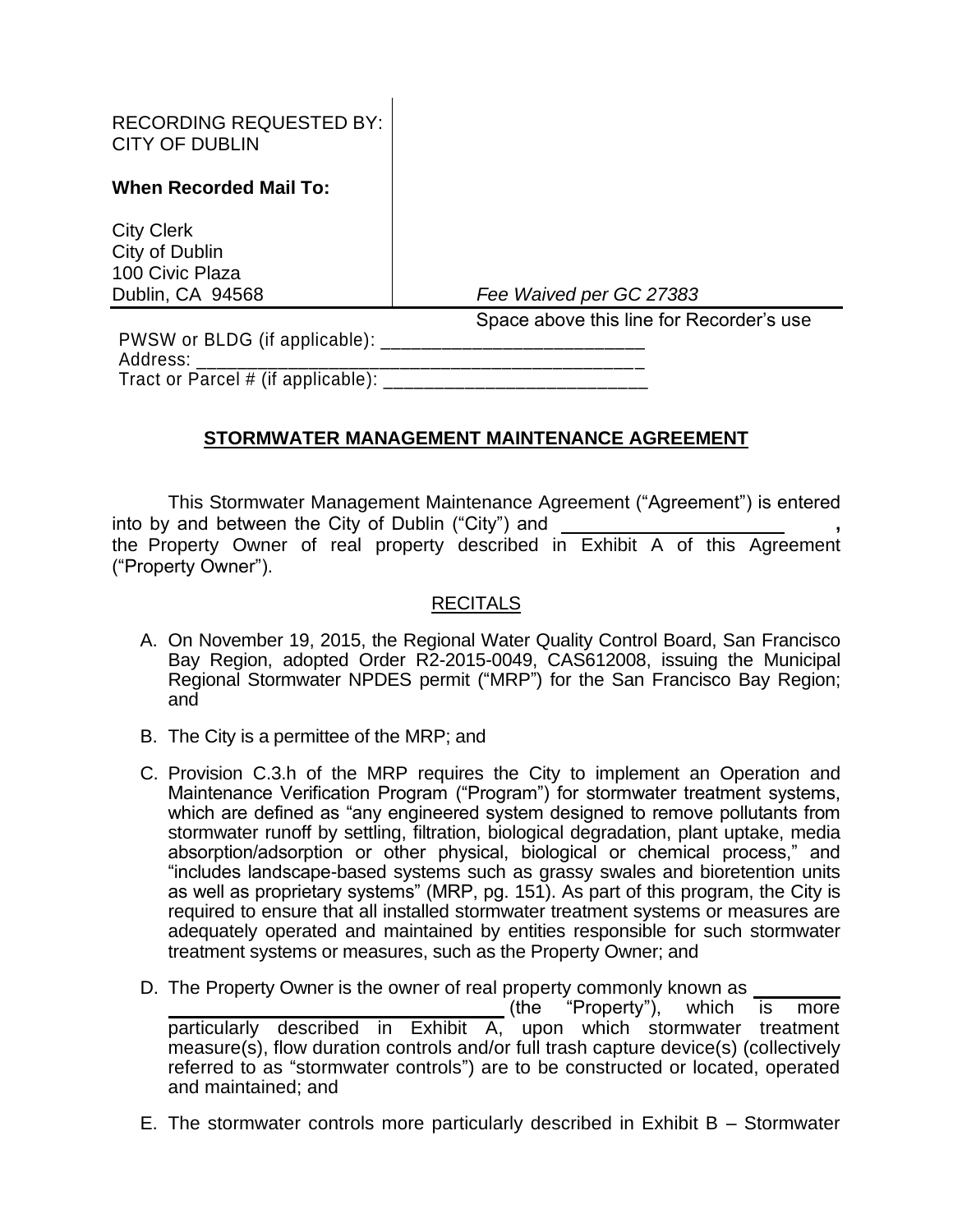Management Site Plan, of which the full scale project plans and any revisions thereto approved under **thereto are on file with the Public** Works Department of the City; and

- F. The City is the permittee public agency with jurisdiction over the Property; and
- G. The Property Owner, its administrators, co-owners, executors, successors, heirs, assigns or any other persons, including any homeowners association (collectively hereinafter referred to as "Property Owner") recognizes that the stormwater controls must be installed and maintained on the Property as indicated in this Agreement and as required by the MRP; and
- H. The City and the Property Owner agree that the health, safety and welfare of the citizens of the City, together with the provisions of Dublin Municipal Code Chapter 7.74 and other applicable City guidelines, require that the stormwater controls detailed in Exhibit B are to be constructed, operated and maintained on the Property by the Property Owner; and
- I. The Property Owner accepts the responsibility for constructing, operating, and maintaining the stormwater controls on the Property.

**NOW, THEREFORE**, with reference to the above recitals and in consideration of the mutual promises, obligations, and covenants herein, the Property Owner agrees as follows:

## SECTION 1: CONSTRUCTION OF TREATMENT MEASURES

The on-site stormwater controls described in Exhibit B shall be constructed by the Property Owner in strict accordance with the approved plans and specifications identified for the development and any other requirements thereto which have been approved by the City in conformance with appropriate City ordinances, guidelines, criteria and other written direction.

#### SECTION 2: OPERATION & MAINTENANCE RESPONSIBILITY

This Agreement shall serve as the signed statement by the Property Owner accepting responsibility for operation and maintenance of stormwater controls as set forth in this Agreement until the responsibility is legally transferred to another entity.

#### SECTION 3: MAINTENANCE OF TREATMENT MEASURES

 The Property Owner shall not destroy or remove the stormwater controls from the Property nor modify the stormwater management system in a manner that lessens its effectiveness, and shall, at its sole expense, adequately maintain the stormwater controls in good working order acceptable to the City and in accordance with the Maintenance Plans attached as Exhibit C. This includes all pipes, channels or other conveyances built to convey stormwater to the stormwater controls, as well as all structures, improvements, and vegetation provided to control the quantity and quality of the stormwater. Adequate maintenance is herein defined as maintaining the described stormwater controls in good working condition so that these facilities continue to operate as originally designed and approved. The Maintenance Plan shall include a detailed description of and schedule for long-term maintenance activities.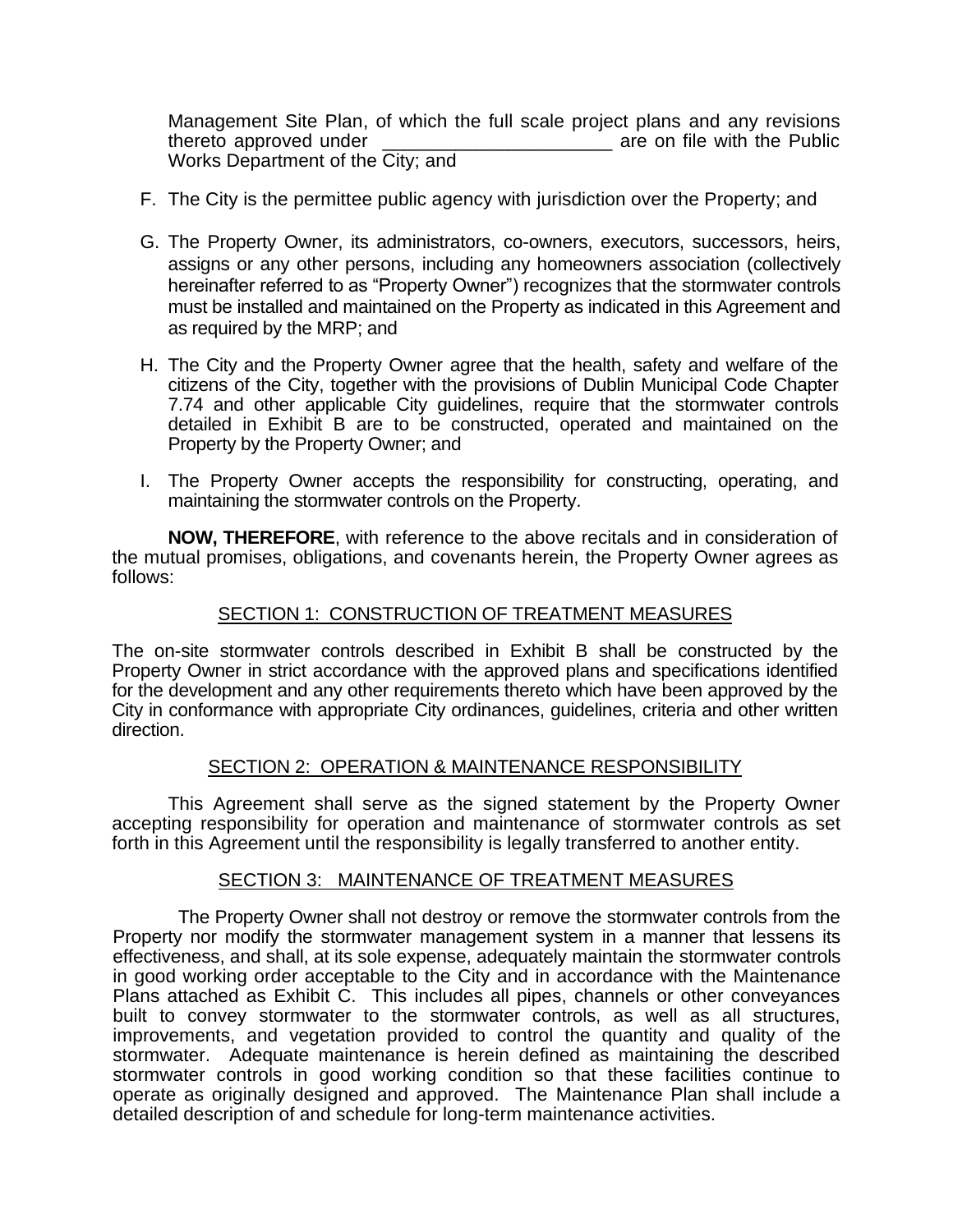In the event the stormwater controls are destroyed damaged, removed, or modified in a manner that lessens their effectiveness, the Property Owner, at its sole expense, shall restore them such that they perform as intended.

## SECTION 4: SEDIMENT MANAGEMENT

The Property Owner shall manage sediment accumulation resulting from the normal operation of the stormwater controls appropriately. The Property Owner shall provide for the removal and disposal of accumulated sediments. Disposal of accumulated sediments shall not occur on the Property, unless provided for in the Maintenance Plan. Any disposal or removal of accumulated sediments or debris shall be in compliance with all federal, state and local law and regulations.

## SECTION 5: ANNUAL INSPECTION AND REPORT

The Property Owner shall conduct a minimum of one annual inspection of the stormwater controls before the wet season. This inspection shall occur between August 1<sup>st</sup> and October  $1<sup>st</sup>$  each year. The results of the inspection shall be recorded on the Inspection and Maintenance Checklists, attached to this agreement as Exhibit D. The Property Owner shall, on an annual basis, complete the Stormwater Controls Operation and Maintenance Inspection Report (annual inspection report) attached to this Agreement as Exhibit E. The annual inspection report shall include all completed Inspection and Maintenance Checklists for the reporting period. The annual inspection report shall also include a record of the volume of all accumulated sediment removed from the stormwater controls.

The Property Owner shall retain each annual inspection report at a location on the Property for a period of at least five (5) years. The City may request the Property Owner to provide copies of any or all annual inspection reports prepared during the prior five years in order to verify that inspection and maintenance of all applicable stormwater controls have been conducted pursuant to this Agreement. The Property Owner shall comply with any subject request within five (5) working days.

## SECTION 6: ANNUAL INSPECTION AND REPORT OF FULL TRASH CAPTURE

The Property Owner shall maintain all full trash capture device(s) installed on the property. Hydrodynamic separators are required to be serviced at least twice per seasonal cycle. Inlet filters are required to be serviced by a third-party company a minimum of three times per seasonal cycle. Additional information on the required maintenance of the full trash capture device(s) is included in Exhibit D. Maintenance records provided to the Property Owner by the third party company shall be submitted to the City in order to verify that the maintenance of the full trash capture device(s) have been conducted pursuant to this agreement. The maintenance records shall be submitted no later than December 31 of each year, under penalty of perjury, to the City of Dublin Environmental Coordinator at the City of Dublin, 100 Civic Plaza, Dublin CA, 94568 or another member of the City staff as directed by the City. The maintenance records shall include the volume of all accumulated sediment and trash removed from the full trash capture device(s).

#### SECTION 7: NECESSARY CHANGES AND MODIFICATIONS

At its sole expense, the Property Owner shall make any changes or modifications to the stormwater controls and/or the Maintenance Plans, Exhibit C, as the City may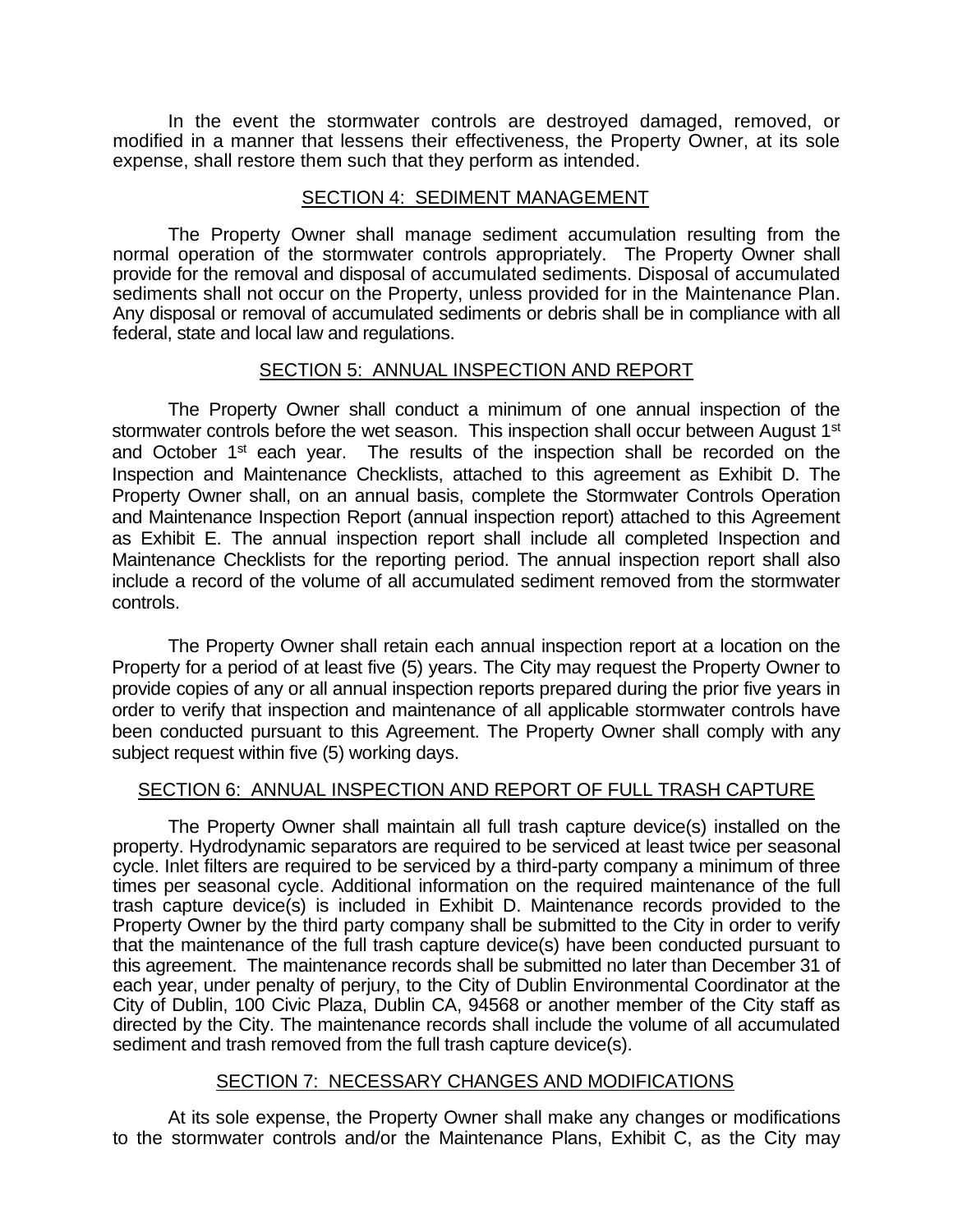determine to be reasonably necessary to ensure that the stormwater controls are properly maintained and continue to operate as originally designed and approved.

#### SECTION 8: ACCESS TO THE PROPERTY

The Property Owner hereby grants permission to the City; the San Francisco Bay Regional Water Quality Control Board (RWQCB); the Alameda County Mosquito Abatement District (Mosquito Abatement District); and their authorized agents and employees (hereinafter "Agencies") to enter upon the Property at reasonable times and in a reasonable manner to inspect, assess or observe the stormwater controls in order to ensure that stormwater controls are being properly operated and maintained and are continuing to perform in an adequate manner to protect water quality and the public health and safety. This includes the right to enter upon the Property when the Agency or Agencies has/have a reasonable basis to believe that a violation of this Agreement, the City's Stormwater Management Program, guidelines, criteria, or the MRP, and any amendments or re-issuances of this permit, is occurring, has occurred or threatens to occur. The above listed Agencies also have a right to enter the Property when necessary for abatement of a public nuisance or correction of a violation of the Inspection Report criteria. Whenever possible, Agencies shall provide reasonable notice, delivered pursuant to Section 10 of this Agreement, to the Property Owner before entering the property.

## SECTION 9: FAILURE TO MAINTAIN STORMWATER CONTROLS

In the event the Property Owner fails to maintain the stormwater controls as shown on the approved Site Plan or comparable document in good working order acceptable to the City and in accordance with the Maintenance Plan, incorporated in the Agreement, the City, and its authorized agents and employees with reasonable notice, delivered pursuant to Section 10 of this Agreement, may enter the Property and take whatever steps it deems necessary and appropriate to return the stormwater controls to good working order. Such notice will not be necessary if emergency conditions require immediate remedial action. This provision shall not be construed to allow the City to erect any structure of a permanent nature on the Property. It is expressly understood and agreed that the City is under no obligation to maintain or repair the stormwater controls and in no event shall this Agreement be construed to impose any such obligation on the City.

## SECTION 10: NOTICES

All notices herein required shall be in writing, and shall be given by personal delivery, by messenger or courier service, by registered United States mail, postage prepaid, or by electronic mail, addressed as set forth below:

Notices required to be given to the City shall be addressed as follows:

 Environmental Coordinator Environmental Services City of Dublin 100 Civic Plaza, Dublin, CA 94568 Email: es@dublin.ca.gov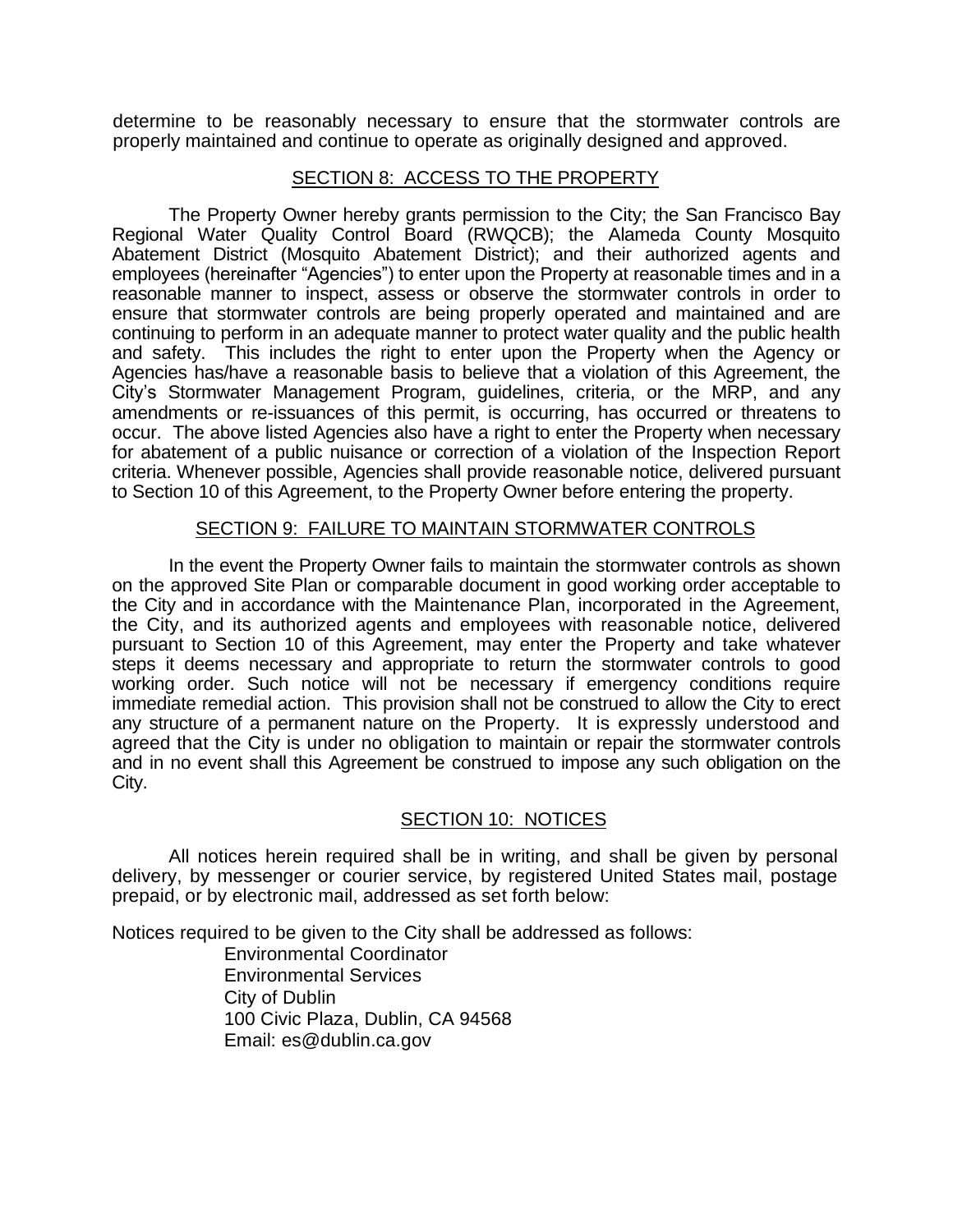Notices required to be given to Property Owner or Property Manager shall be addressed as follows:

| Street Address: The Contract of the Contract of the Contract of the Contract of the Contract of the Contract of the Contract of the Contract of the Contract of the Contract of the Contract of the Contract of the Contract o |  |                              |
|--------------------------------------------------------------------------------------------------------------------------------------------------------------------------------------------------------------------------------|--|------------------------------|
|                                                                                                                                                                                                                                |  | City: State: Zip Code: City: |
|                                                                                                                                                                                                                                |  |                              |
|                                                                                                                                                                                                                                |  |                              |

Any party may change such address by notice in writing to the other party and thereafter notices shall be addressed and transmitted to the new address. Any notice sent by messenger or courier service shall be deemed received on the day of the actual delivery as shown by the confirmation of delivery by the messenger or courier service. Any notice sent by mail shall be deemed received two (2) days after the date of mailing. Any notice sent by electronic mail shall be deemed received upon electronic transmission thereof provided the sender does not receive electronic notice of non-delivery. If the date of receipt of any notice to be given hereunder falls on a weekend or legal holiday, then such date of receipt shall automatically be deemed extended to the next business day immediately following such weekend or holiday for purposes of calculating time periods commencing upon date of service.

#### SECTION 11: REIMBURSEMENT OF CITY EXPENDITURES

In the event the City, pursuant to this Agreement, performs work of any nature (direct or indirect), including any re-inspections or any actions it deems necessary or appropriate to return the stormwater treatment measure(s) and/or full trash capture device(s) in good working order as indicated in Section 9, or expends any funds in the performance of said work for labor, use of equipment, supplies, materials, and the like, the Property Owner shall reimburse the City of Dublin upon demand within thirty (30) days of receipt thereof for the costs incurred by the City hereunder, including reasonable markups for overhead and expenses. If these costs are not paid within the prescribed time period, the City may assess the Property Owner the cost of the work, both direct and indirect, and applicable penalties. Said assessment shall be a lien against the Property, or prorated against the beneficial users of the Property or may be placed on the property tax bill and collected as ordinary taxes by the City. The actions described in this section are in addition to and not in lieu of any and all legal remedies as provided by law, available to the City as a result of the Property Owner's failure to maintain the stormwater controls.

#### SECTION 12: INDEMNIFICATION

The Property Owner shall indemnify, hold harmless and defend the City and its authorized agents, officers, officials and employees from and against any and all claims, demands, suits, damages, liabilities, losses, accidents, casualties, occurrences, claims and payments, including attorney fees claimed or which might arise or be asserted against the City that are alleged or proven to result or arise from the construction, presence, existence or maintenance of the stormwater controls by the Property Owner or the City. In the event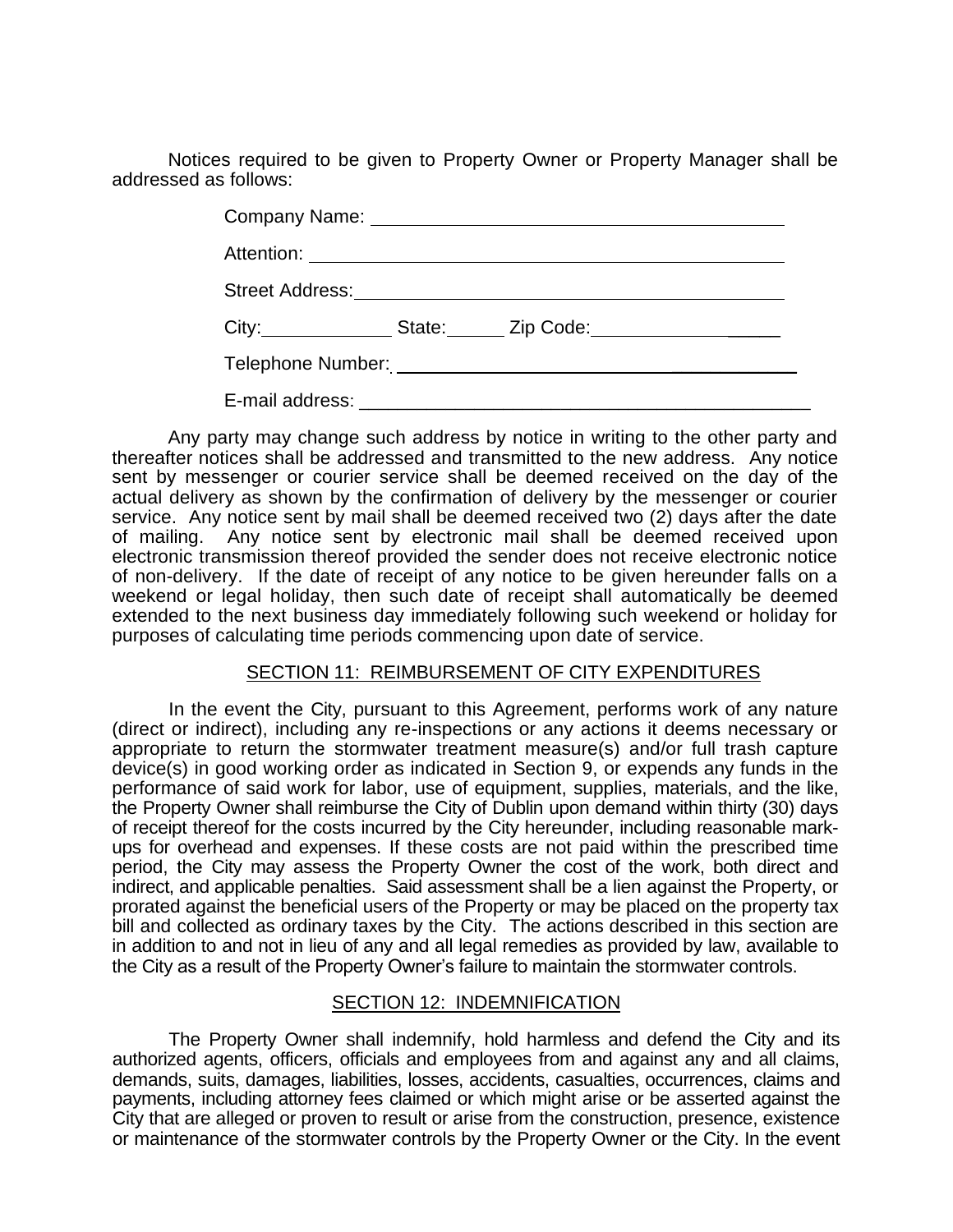a claim is asserted against the City, its authorized agents, officers, officials or employees, the City shall promptly notify the Property Owner and the Property Owner shall defend at its own expense any suit based on such claim. If any judgment or claims against the City, its authorized agents, officers, officials or employees shall be allowed, the Property Owner shall pay for all costs and expenses in connection herewith. This section shall not apply to any claims, demands, suits, damages, liabilities, losses, accidents, casualties, occurrences, claims and payments, including attorney fees claimed which arise due solely to the negligence or willful misconduct of the City.

## SECTION 13: NO ADDITIONAL LIABILITY

It is the intent of this Agreement to ensure the proper maintenance of the stormwater controls by the Property Owner; provided, however, that this Agreement shall not be deemed to create or effect any additional liability not otherwise provided by law of any party for damage alleged to result from or caused by stormwater runoff.

## SECTION 14: TRANSFER OF PROPERTY

This Agreement shall run with the title to the land. The Property Owner agrees that whenever the Property is held, sold, conveyed or otherwise transferred, the Property shall be subject to this Agreement which shall apply to, bind and be obligatory to all present and subsequent owners of the Property. Before the Property is legally transferred to another entity, the Property Owner shall provide written notice of the Agreement to the transferee and provide the City a copy of such notice.

## SECTION 15: SEVERABILITY

The provisions of this Agreement shall be severable and if any phrase, clause, section, subsection, paragraph, subdivision, sentence or provision is adjudged invalid or unconstitutional by a court of competent jurisdiction, or the applicability to any Property Owner is held invalid, this shall not affect or invalidate the remainder of any phrase, clause, section, subsection, paragraph, subdivision, sentence or provision of this Agreement.

## SECTION 16: RECORDATION

This Agreement shall be recorded by the Property Owner or by the City by mutual Agreement, within thirty (30) days after the execution date of this Agreement as stated above among the deed records of the County Recorder's Office of the County of Alameda, California at the Property Owner's expense.

#### SECTION 17: RELEASE OF AGREEMENT

In the event that the City determines that the stormwater controls located on the Property are no longer required, then the City, at the request of the Property Owner shall execute a release of this Agreement, which the Property Owner, or the City by mutual agreement, shall record in the County Recorder's Office at the Property Owner's expense. The stormwater controls shall not be removed from the Property unless such a release is so executed and recorded.

## SECTION 18: EFFECTIVE DATE AND MODIFICATION

This Agreement is effective upon the date on which all signatures are obtained. This Agreement shall not be modified except by written instrument executed by the City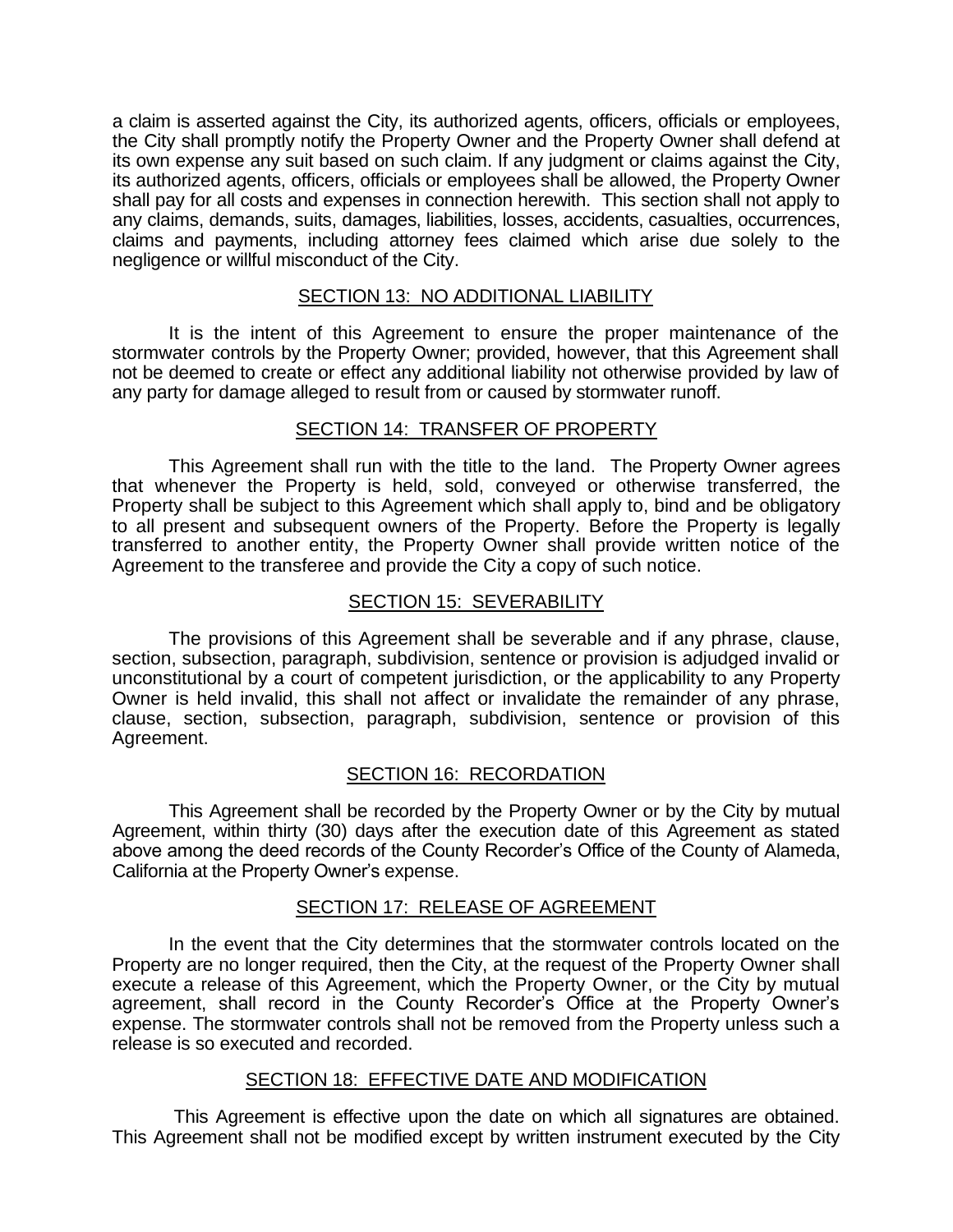and the Property Owner at the time of modification. Such modifications shall be effective upon the date of execution and shall be recorded.

#### SECTION 19: MISCELLANEOUS

The interpretation, validity, and enforcement of this Agreement shall be governed by and interpreted in accordance with the laws of the State of California. Any suit, claim, or legal proceeding of any kind related to this Agreement shall be filed and heard in a court of competent jurisdiction in the County of Alameda.

In the event of legal action occasioned by any default, inaction or action of the Property Owner, the Property Owner agrees to pay all costs incurred by the City in enforcing the terms of this Agreement, including reasonable attorney's fees, litigation expenses, including experts' fees and costs, and other costs which shall become part of the lien against the Party.

PROPERTY OWNER:

 $\overline{\phantom{a}}$ : $\overline{\phantom{a}}$ :

| CHY:<br><b>CITY OF DUBLIN</b>                                                | <b>PROPERTY OWNER:</b>       |
|------------------------------------------------------------------------------|------------------------------|
| Laurie L. Sucgang<br><b>Assistant Public Works Director/City</b><br>Engineer |                              |
|                                                                              | <b>Typed or Printed Name</b> |
| Date                                                                         | <b>Title</b>                 |
|                                                                              | Date                         |
| (Attach Notary Acknowledgment)                                               |                              |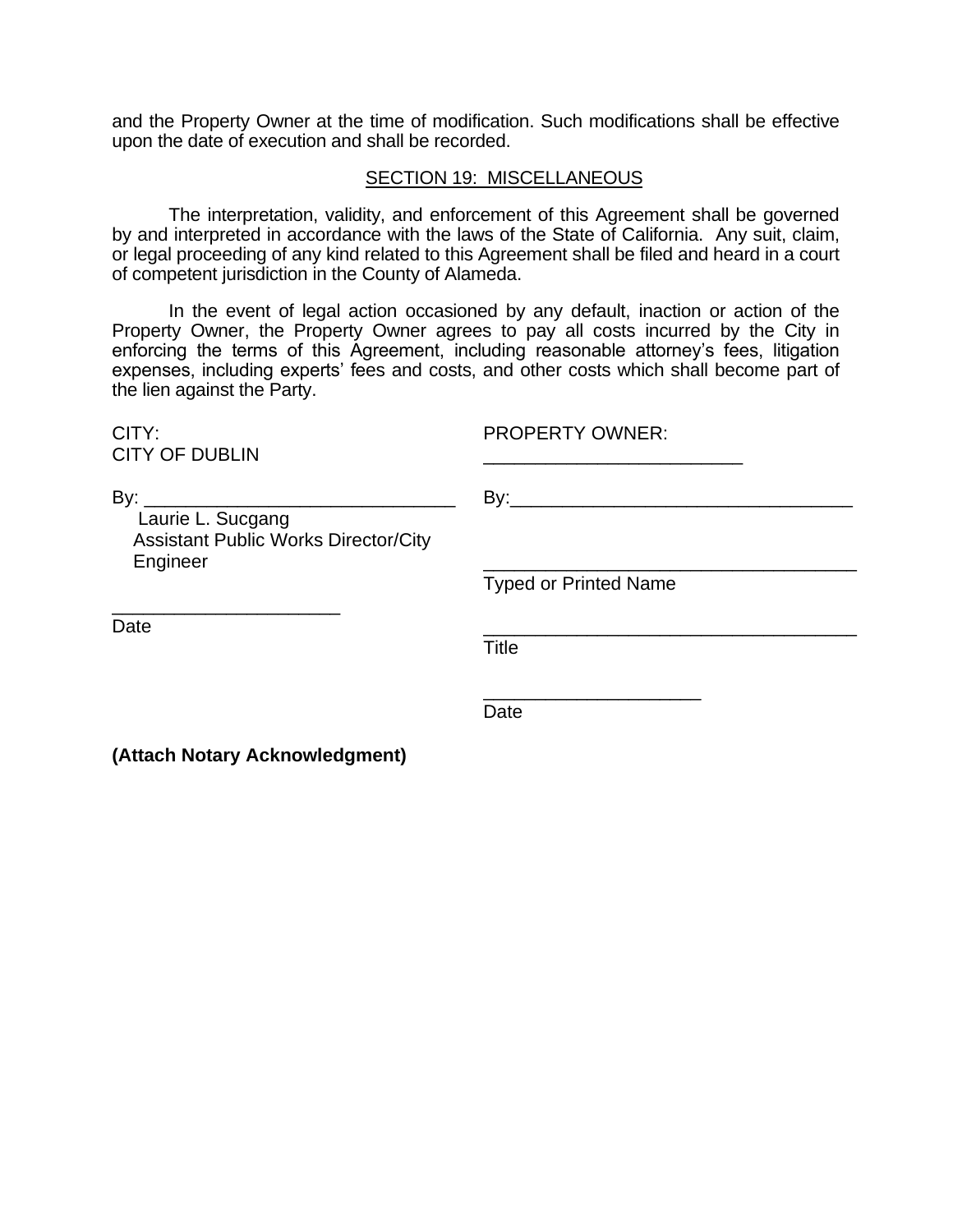# **EXHIBIT A – LEGAL DESCRIPTION OF PROPERTY**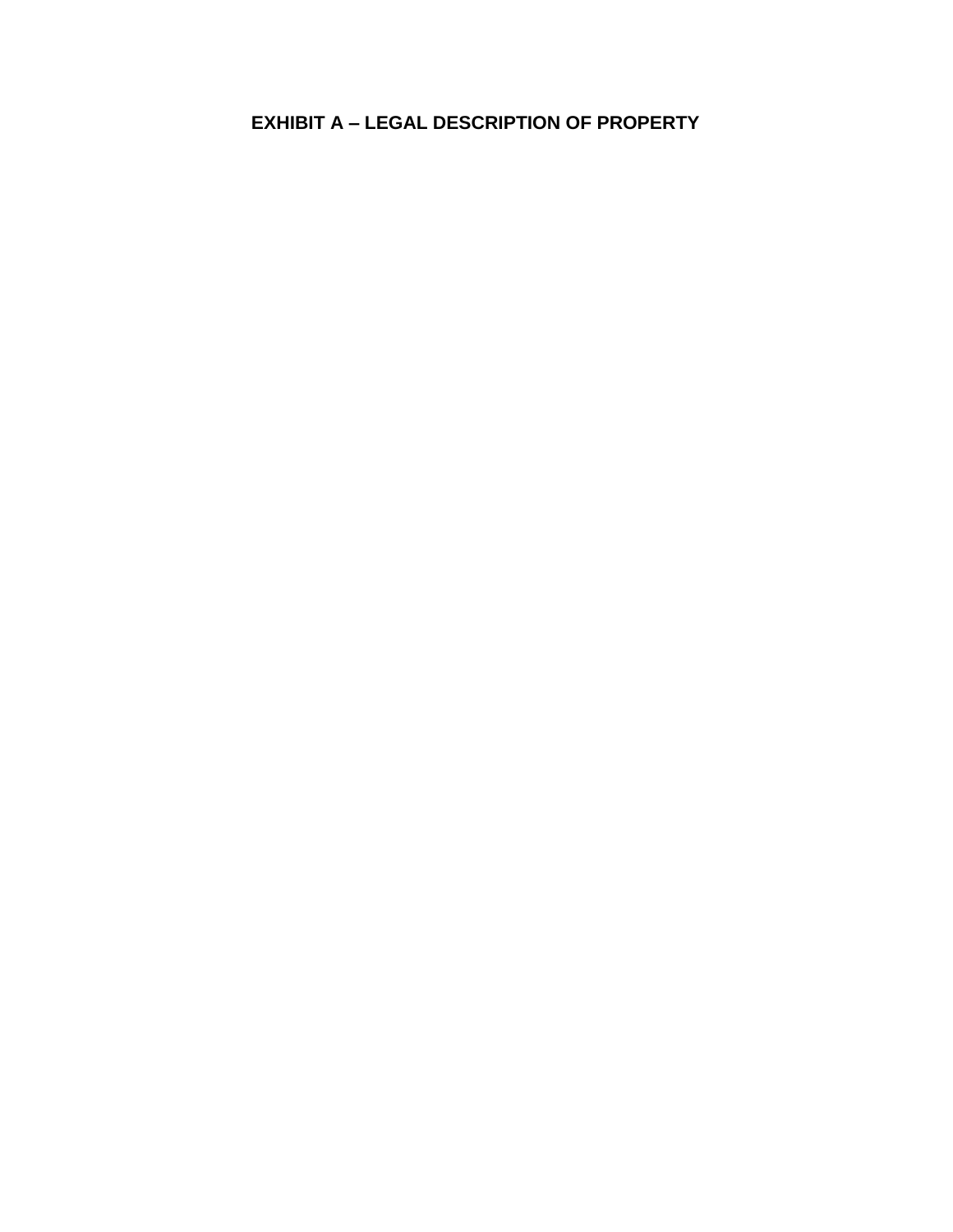## **EXHIBIT B – STORWATER MANAGEMENT SITE PLAN Stormwater Treatment Measures, Full Trash Capture, and/or Flow Duration Controls (as applicable)**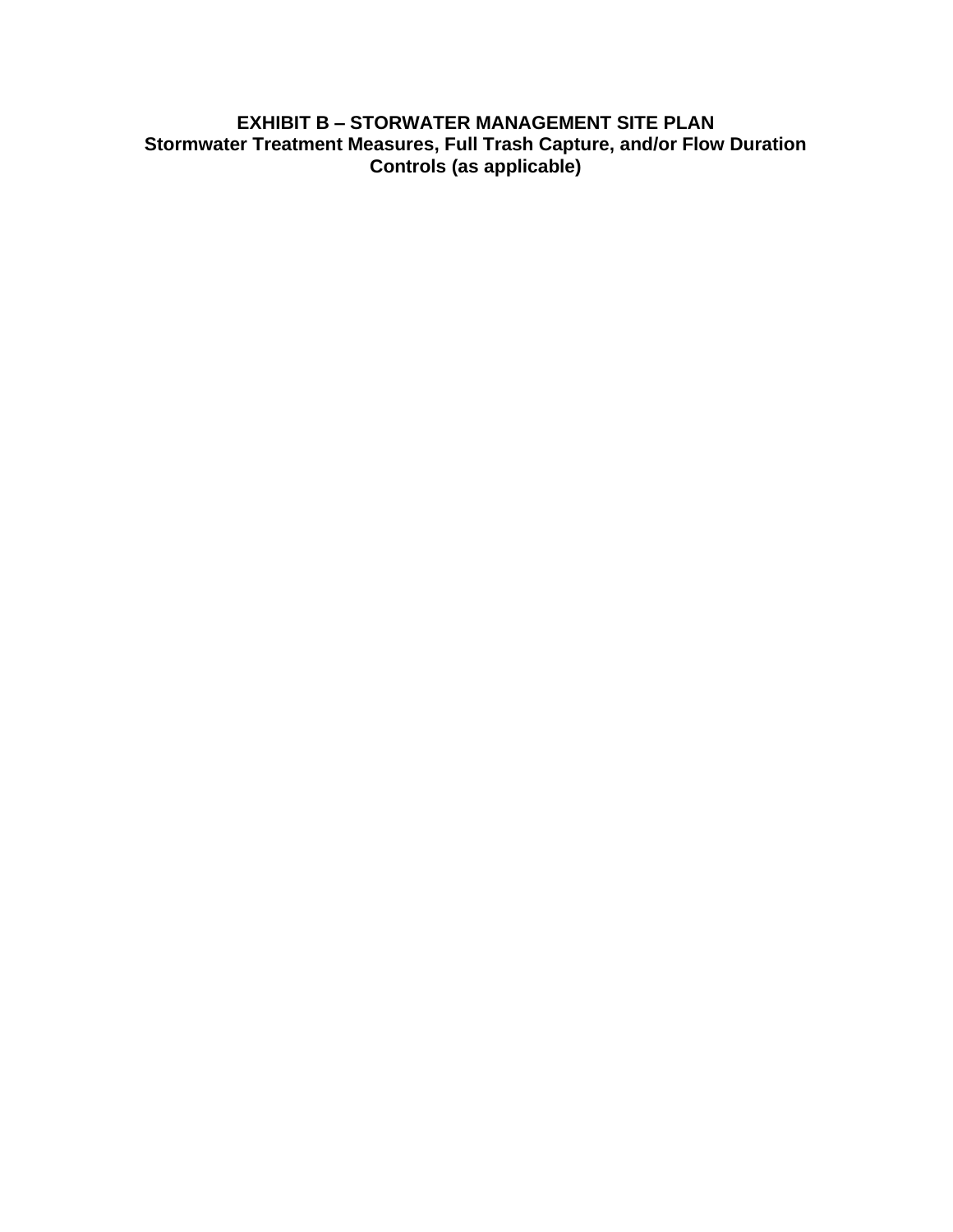## **EXHIBIT C – MAINTENANCE PLANS Stormwater Treatment Measures, Full Trash Capture, and/or Flow Duration Controls (as applicable)**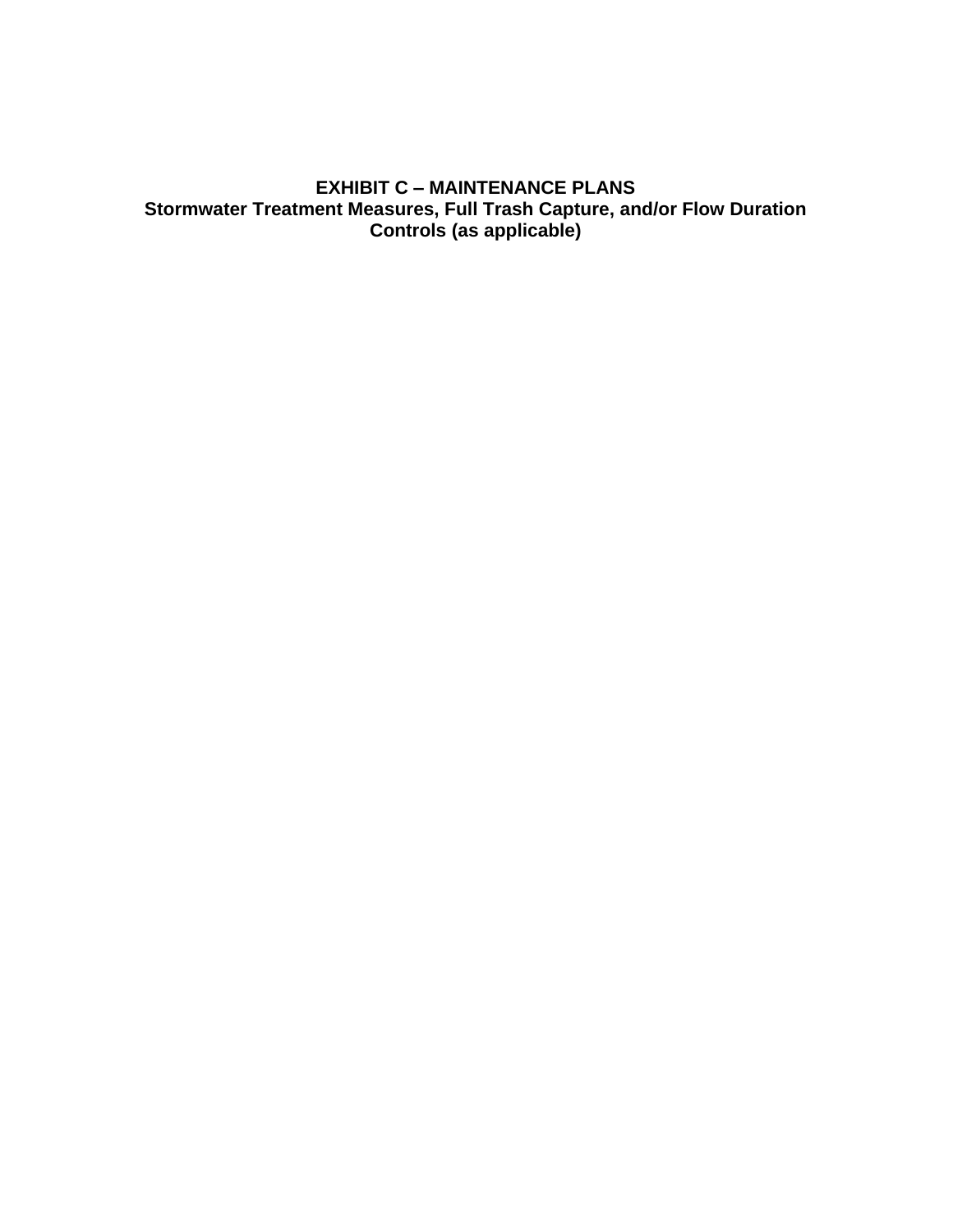## **EXHIBIT D – INSPECTION & MAINTENANCE CHECKLISTS Stormwater Treatment Measures, Full Trash Capture, and/or Flow Duration Controls (as applicable)**